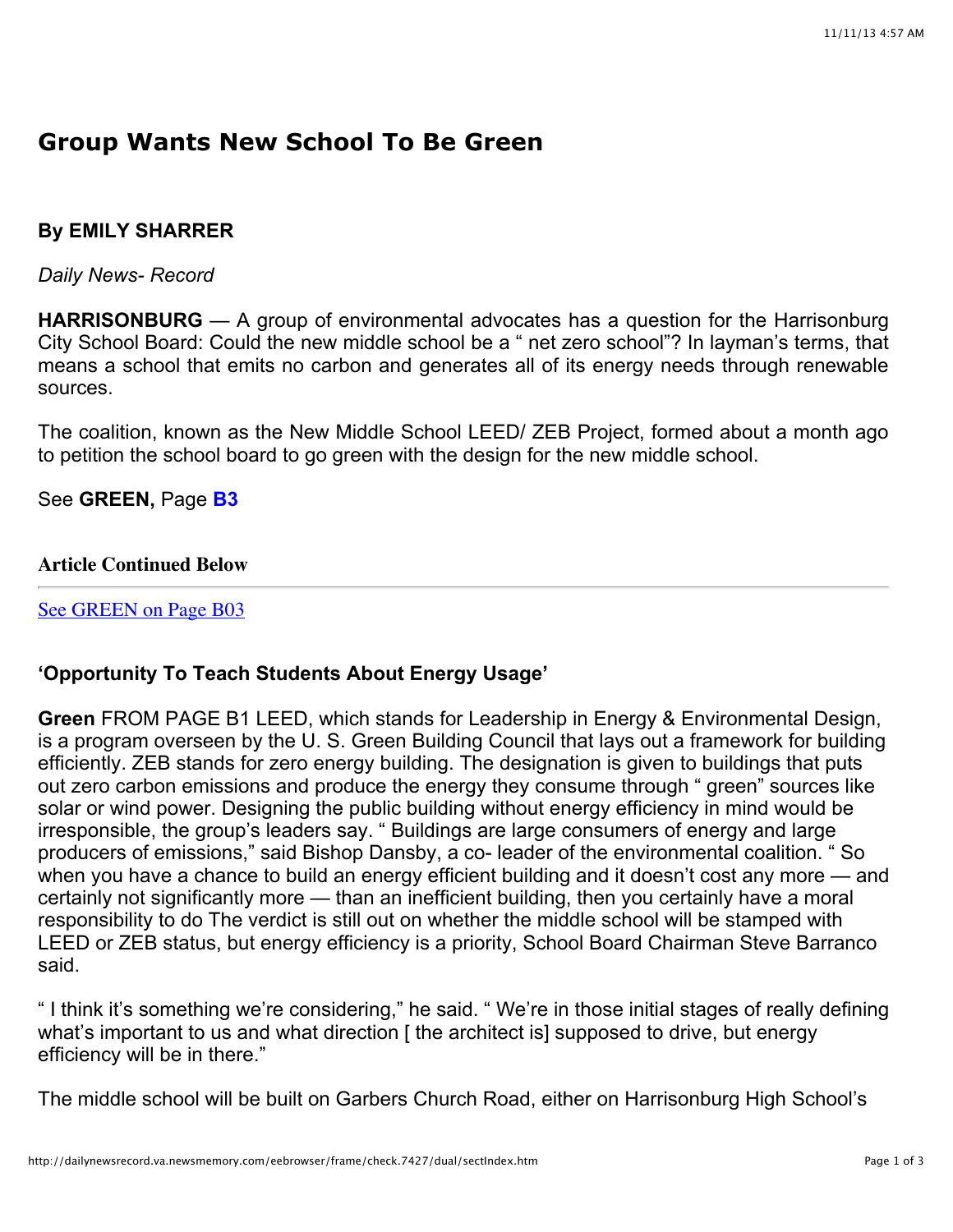existing softball field or next to the entrance of Heritage Oaks Golf Course on several acres owned by the city. The building is needed to ease crowding in city schools and would free up Thomas Harrison Middle School for use as an elementary school.

" When we were looking at architects, one of the aspects that we took into consideration was their background and experience with energy efficiency," Barranco said. " Now, whether that means that we become LEED certified or we just seek out the greatest level of energy efficiency possible, we'll see."

Dansby and the LEED/ ZEB project coleader, Jeffrey Tang, say that making the school a net zero building could come at a relatively low cost for the division. The school could purchase its own renewable energy source — the group is proposing a solar array — which would pay for itself, albeit over many years, through cost savings on energy. Or the division could enter into a contract with a thirdparty, known as a " power purchase agreement," which would pay to have the panels installed.

In general, building to LEED specifications is becoming more affordable, Dansby said.

" I think it's mainly because contractors are becoming more accustomed to the design requirements and the material requirements," he said. " LEED certification is more about what you do, not about how much you spend."

For example, building a structure with lots of natural lighting, and fixtures that use less energy are simple and cost effective, Dansby said. Indeed, Dansby and Tang, whose children will attend the new school, said thinking about how much the building will save in energy costs in the long term is key from both environmental and economic standpoints.

Building an efficient school also provides an apt learning opportunity, Tang said.

" It's an opportunity to help teach the students about energy usage [ and] energy consumption," he said. " This is going to be an issue that today's middle school students are going to be addressing in their lifetimes."

A petition started by the group online has more than 270 supporters.

Superintendent Scott Kizner said the timing to consider the options is just right.

" This is perfect because plans haven't been designed yet," he said.

Contact Emily Sharrer at 574 6286 or esharrer@ dnronline. com

**"**

**... [W]hen you have a chance to build an energy efficient building and it doesn't cost any more ... than an inefficient building, then you certainly have a moral responsibility to do so.**